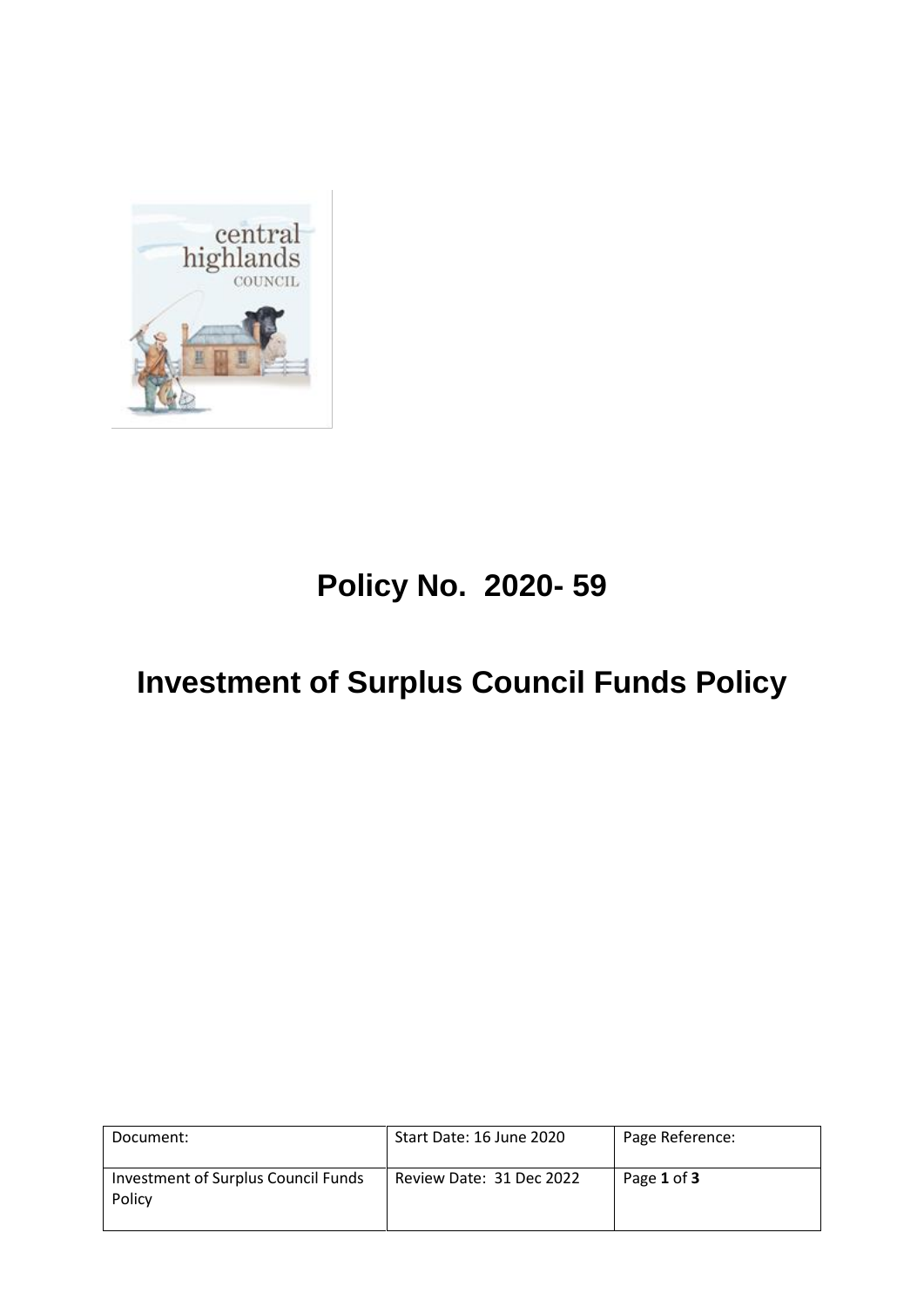## **1. INTRODUCTION**

This policy has been prepared to provide guidelines for the investment of surplus Council funds.

### **2. DEFINITIONS**

*Surplus Council Funds* - are funds that are not required to be expended in the course of normal operations.

*Authorised deposit taking institution* – a body corporate in relation to which an authority under subsection 9 (3) of the Banking Act (No. 6 of 1959 as amended) is in force.

*Investment arrangement* – an arrangement that relates to acquiring, consolidating, dealing with, or disposing of certificates of deposit, bonds or notes issued or proposed to be issued.

### **3. OBJECTIVES**

The objective of this policy is to ensure that the best possible rate of return is achieved from the investment of surplus Council funds whilst, at the same time, ensuring the security of those funds.

#### **3. SCOPE**

This policy applies to all investments of surplus Council funds.

#### **4. POLICY**

- 4.1 The level of Council funds available for investment is to be reviewed at least weekly. During the review process likely cash inflows and outflows for the immediate future will be assessed to establish either the availability of surplus funds or the need to redeem existing investments.
- 4.2 Funds may be deposited with any Commonwealth, State or Authorised Deposit Taking Institution. To control the overall credit quality of the deposits, the following maximum holding limits will apply

| <b>S&amp;P Long Term Credit Rating*</b> | <b>Maximum % holding</b> |
|-----------------------------------------|--------------------------|
| AAA to AA- **                           | 100%                     |
| $A+$ to $A-$                            | 50%                      |

**\*** or equivalent

**\*\*** Tasmanian Public Finance Corporation (TasCorp)

| Document:                                     | Start Date: 16 June 2020 | Page Reference: |
|-----------------------------------------------|--------------------------|-----------------|
| Investment of Surplus Council Funds<br>Policy | Review Date: 31 Dec 2022 | Page 2 of 3     |